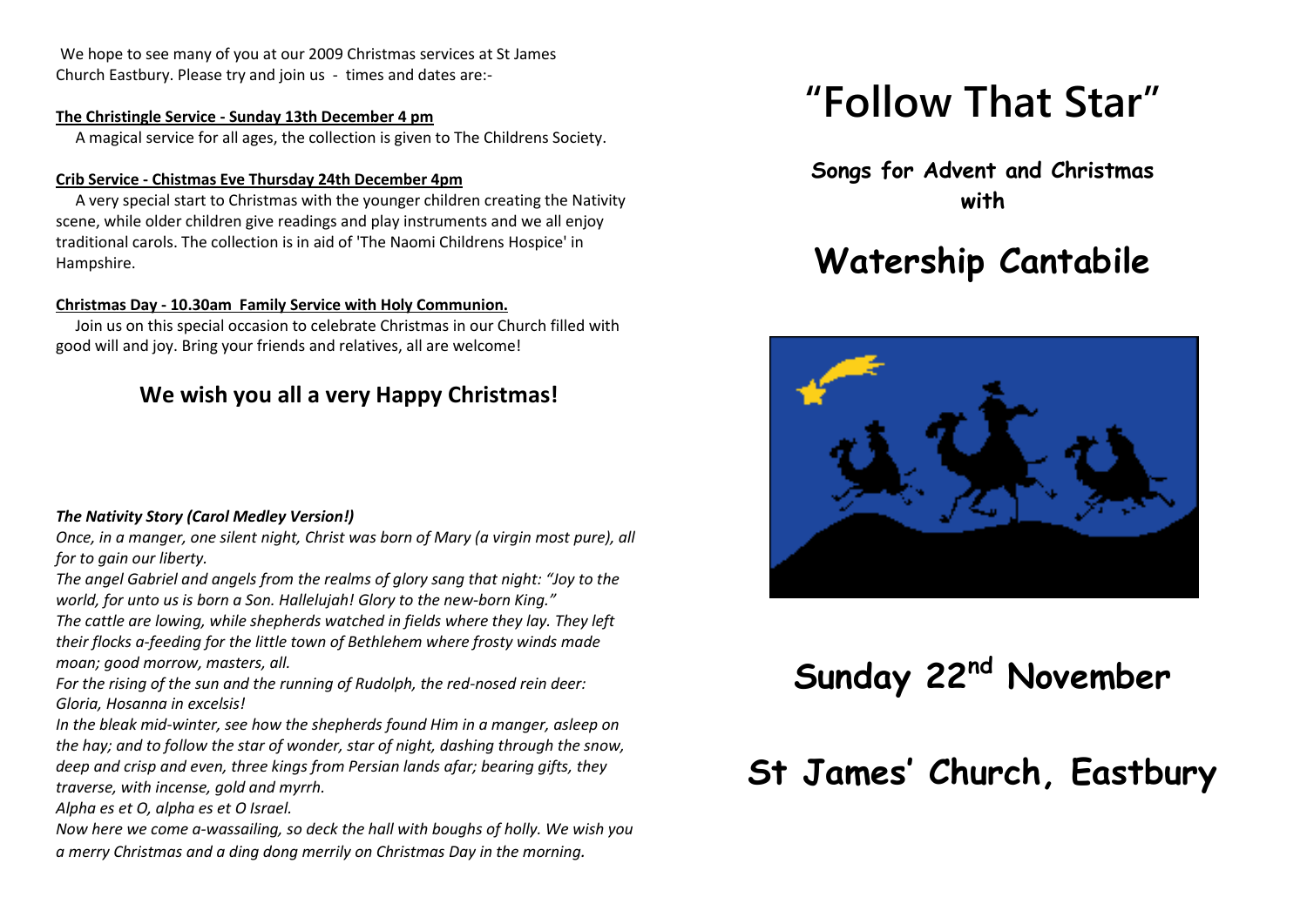## Programme

| Interval |  |
|----------|--|
|          |  |
|          |  |
|          |  |
|          |  |
|          |  |
|          |  |
|          |  |
|          |  |
|          |  |